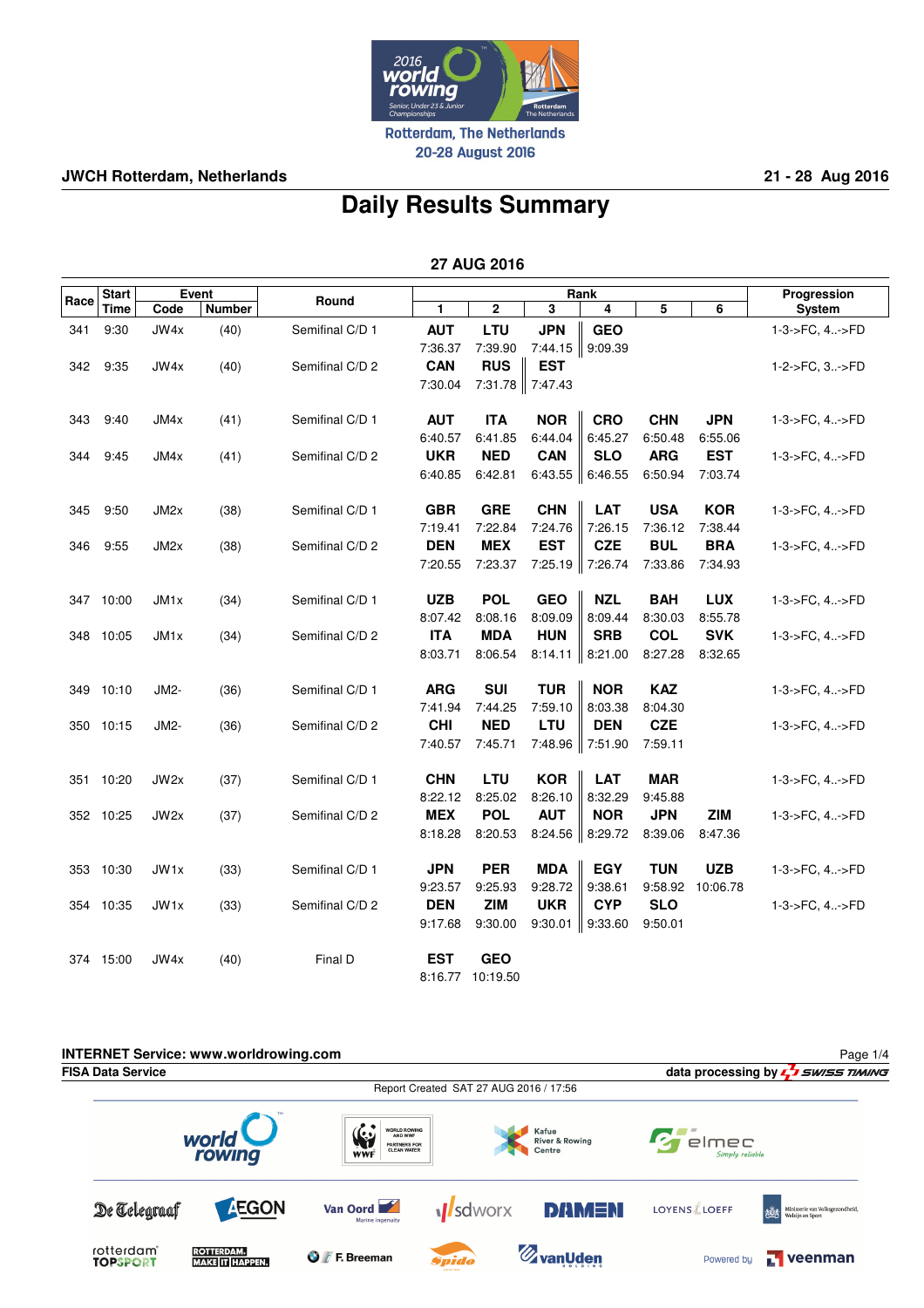

**JWCH Rotterdam, Netherlands 21 - 28 Aug 2016**

# **Daily Results Summary**

|      | <b>Start</b> |                   | Event         | Round   |              |             | Progression             |                  |                  |            |               |
|------|--------------|-------------------|---------------|---------|--------------|-------------|-------------------------|------------------|------------------|------------|---------------|
| Race | <b>Time</b>  | Code              | <b>Number</b> |         | $\mathbf{1}$ | $\mathbf 2$ | $\overline{\mathbf{3}}$ | Rank<br>4        | 5                | 6          | <b>System</b> |
|      | 375 15:05    | JM4x              | (41)          | Final D | <b>SLO</b>   | <b>CRO</b>  | <b>CHN</b>              | <b>ARG</b>       | <b>JPN</b>       | <b>EST</b> |               |
|      |              |                   |               |         | 6:59.51      | 6:59.80     | 7:04.83                 | 7:17.97          | 7:21.30          | 7:22.10    |               |
|      |              |                   |               |         |              |             |                         |                  |                  |            |               |
|      | 376 15:10    | JM2x              | (38)          | Final D | <b>CZE</b>   | <b>BUL</b>  | <b>LAT</b>              | <b>KOR</b>       | <b>USA</b>       | <b>BRA</b> |               |
|      |              |                   |               |         | 7:46.00      | 7:48.40     | 7:48.81                 | 7:56.75          | 7:59.45          | 8:06.52    |               |
|      |              |                   |               |         |              |             |                         |                  |                  |            |               |
|      | 377 15:15    | JM <sub>1x</sub>  | (34)          | Final D | <b>NZL</b>   | <b>COL</b>  | <b>SVK</b>              | <b>BAH</b>       | <b>LUX</b>       | <b>SRB</b> |               |
|      |              |                   |               |         | 8:37.33      | 8:41.64     | 8:45.50                 | 8:51.43          | 9:19.90          | <b>DNS</b> |               |
|      | 378 15:20    | JM2-              | (36)          | Final D | <b>DEN</b>   | <b>CZE</b>  | <b>KAZ</b>              | <b>NOR</b>       |                  |            |               |
|      |              |                   |               |         | 7:54.90      | 8:09.30     | 8:45.72                 | <b>DNS</b>       |                  |            |               |
|      |              |                   |               |         |              |             |                         |                  |                  |            |               |
|      | 379 15:25    | JW2x              | (37)          | Final D | <b>LAT</b>   | <b>NOR</b>  | <b>JPN</b>              | <b>ZIM</b>       | <b>MAR</b>       |            |               |
|      |              |                   |               |         | 8:27.09      | 8:34.81     | 8:40.11                 |                  | 8:52.37 10:17.37 |            |               |
|      |              |                   |               |         |              |             |                         |                  |                  |            |               |
|      | 380 15:30    | JW1x              | (33)          | Final D | <b>EGY</b>   | <b>CYP</b>  | <b>SLO</b>              | <b>TUN</b>       | <b>UZB</b>       |            |               |
|      |              |                   |               |         | 9:42.04      | 9:47.87     |                         | 9:50.28 10:07.14 | <b>DNS</b>       |            |               |
|      |              |                   |               |         |              |             |                         |                  |                  |            |               |
|      | 381 15:35    | JM4-              | (39)          | Final C | <b>CHN</b>   | <b>POL</b>  |                         |                  |                  |            |               |
|      |              |                   |               |         | 7:10.88      | 7:21.45     |                         |                  |                  |            |               |
|      | 382 15:40    | JW4x              | (40)          | Final C | <b>AUT</b>   | <b>CAN</b>  | <b>JPN</b>              | LTU              | <b>RUS</b>       |            |               |
|      |              |                   |               |         | 7:39.38      | 7:41.42     | 7:45.75                 | 7:49.44          | 7:51.56          |            |               |
|      |              |                   |               |         |              |             |                         |                  |                  |            |               |
|      | 383 15:45    | JM4x              | (41)          | Final C | <b>AUT</b>   | <b>UKR</b>  | <b>ITA</b>              | <b>NOR</b>       | <b>CAN</b>       | <b>NED</b> |               |
|      |              |                   |               |         | 6:51.24      | 6:53.07     | 6:55.17                 | 7:02.68          | 7:03.75          | 7:07.36    |               |
|      |              |                   |               |         |              |             |                         |                  |                  |            |               |
|      | 384 15:50    | JM <sub>2</sub> x | (38)          | Final C | <b>DEN</b>   | <b>GBR</b>  | <b>MEX</b>              | <b>EST</b>       | <b>GRE</b>       | <b>CHN</b> |               |
|      |              |                   |               |         | 7:26.77      | 7:32.78     | 7:37.49                 | 7:42.01          | 7:49.49          | 7:52.77    |               |
|      | 385 15:55    | JM <sub>1x</sub>  | (34)          | Final C | <b>ITA</b>   | <b>MDA</b>  | <b>UZB</b>              | <b>HUN</b>       | <b>POL</b>       | <b>GEO</b> |               |
|      |              |                   |               |         | 8:14.52      | 8:16.97     | 8:18.31                 | 8:25.77          | 8:27.29          | 8:37.70    |               |
|      |              |                   |               |         |              |             |                         |                  |                  |            |               |
|      | 386 16:00    | JM2-              | (36)          | Final C | <b>CHI</b>   | <b>ARG</b>  | <b>SUI</b>              | <b>TUR</b>       | <b>NED</b>       | LTU        |               |
|      |              |                   |               |         | 7:49.08      | 7:51.05     | 8:01.46                 | 8:03.63          | 8:07.39          | 8:16.11    |               |
|      | 387 16:05    | JW2x              | (37)          | Final C | <b>MEX</b>   | <b>CHN</b>  | <b>KOR</b>              | LTU              | <b>POL</b>       | <b>AUT</b> |               |
|      |              |                   |               |         | 8:32.59      | 8:33.48     | 8:41.01                 | 8:41.38          | 8:43.02          | 8:53.67    |               |
|      |              |                   |               |         |              |             |                         |                  |                  |            |               |

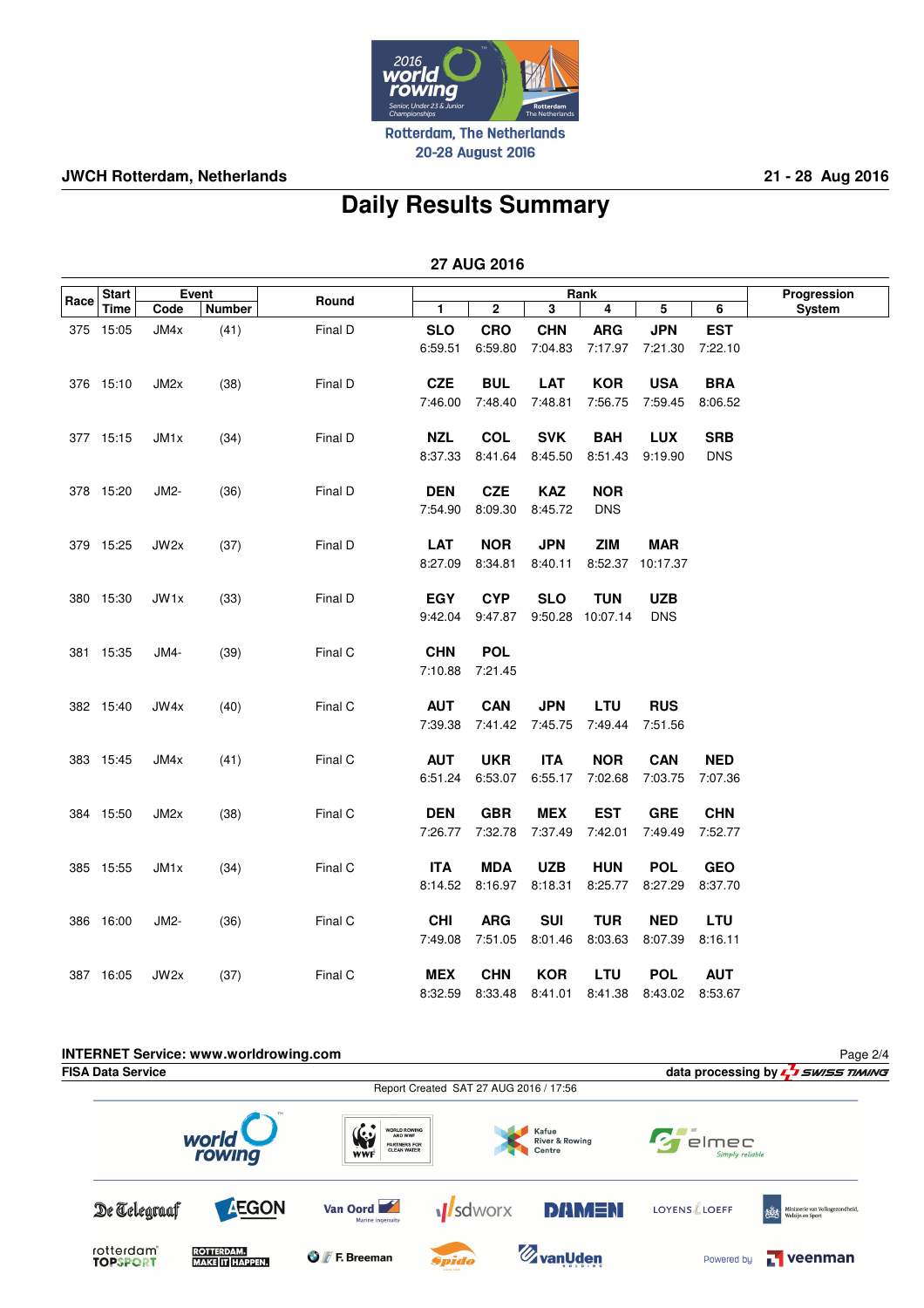

20-28 August 2016

### **JWCH Rotterdam, Netherlands 21 - 28 Aug 2016**

# **Daily Results Summary**

|      | <b>Start</b> | Event             |               |                 |            |            | Progression |            |            |            |                |
|------|--------------|-------------------|---------------|-----------------|------------|------------|-------------|------------|------------|------------|----------------|
| Race | Time         | Code              | <b>Number</b> | Round           | 1          | 2          | 3           | Rank<br>4  | 5          | 6          | <b>System</b>  |
| 388  | 16:10        | JW1x              | (33)          | Final C         | <b>JPN</b> | <b>DEN</b> | <b>ZIM</b>  | <b>MDA</b> | <b>UKR</b> | <b>PER</b> |                |
|      |              |                   |               |                 | 9:14.39    | 9:31.60    | 9:42.18     | 9:44.34    | 9:46.92    | 9:57.88    |                |
|      |              |                   |               |                 |            |            |             |            |            |            |                |
| 389  | 16:20        | JW4-              | (31)          | Semifinal A/B 1 | <b>USA</b> | <b>GBR</b> | <b>NZL</b>  | <b>NED</b> | <b>POL</b> | <b>CRO</b> | 1-3->FA, 4->FB |
|      |              |                   |               |                 | 7:48.67    | 7:58.55    | 8:02.63     | 8:08.67    | 8:13.65    | 8:48.47    |                |
|      | 390 16:25    | JW4-              | (31)          | Semifinal A/B 2 | <b>GER</b> | <b>ITA</b> | <b>CHN</b>  | <b>DEN</b> | <b>BEL</b> | <b>HUN</b> | 1-3->FA, 4->FB |
|      |              |                   |               |                 | 7:41.28    | 7:48.44    | 7:52.98     | 8:04.24    | 8:10.08    | 8:14.70    |                |
|      |              |                   |               |                 |            |            |             |            |            |            |                |
| 391  | 16:30        | JM4-              | (39)          | Semifinal A/B 1 | <b>GBR</b> | <b>ITA</b> | <b>GRE</b>  | <b>BLR</b> | <b>UZB</b> | <b>FRA</b> | 1-3->FA, 4->FB |
|      |              |                   |               |                 | 6:50.05    | 6:51.63    | 6:56.06     | 7:01.12    | 7:11.25    | 7:15.68    |                |
|      | 392 16:35    | JM4-              | (39)          | Semifinal A/B 2 | <b>ROU</b> | <b>USA</b> | <b>GER</b>  | CAN        | <b>RSA</b> | <b>SRB</b> | 1-3->FA, 4->FB |
|      |              |                   |               |                 | 6:53.60    | 6:57.65    | 6.59.45     | 7:05.32    | 7:09.67    | 7:17.92    |                |
|      |              |                   |               |                 |            |            |             |            |            |            |                |
|      | 393 16:40    | JW4x              | (40)          | Semifinal A/B 1 | <b>GBR</b> | <b>GER</b> | <b>GRE</b>  | <b>ROU</b> | <b>DEN</b> | <b>SUI</b> | 1-3->FA, 4->FB |
|      |              |                   |               |                 | 7:25.39    | 7:27.72    | 7:30.21     | 7:33.79    | 7:52.67    | 7:56.53    |                |
|      | 394 16:45    | JW4x              | (40)          | Semifinal A/B 2 | <b>CZE</b> | <b>CHN</b> | <b>NZL</b>  | <b>ITA</b> | <b>AUS</b> | <b>USA</b> | 1-3->FA, 4->FB |
|      |              |                   |               |                 | 7:31.05    | 7:31.60    | 7:33.01     | 7:43.55    | 7:46.07    | 7:51.46    |                |
|      |              |                   |               |                 |            |            |             |            |            |            |                |
| 395  | 16:50        | JM4x              | (41)          | Semifinal A/B 1 | <b>GER</b> | <b>NZL</b> | <b>DEN</b>  | <b>AUS</b> | <b>GBR</b> | <b>RUS</b> | 1-3->FA, 4->FB |
|      |              |                   |               |                 | 6:39.50    | 6:41.04    | 6:45.27     | 6:52.03    | 6:52.38    | 6:52.67    |                |
| 396  | 16:55        | JM4x              | (41)          | Semifinal A/B 2 | <b>USA</b> | <b>CZE</b> | <b>FRA</b>  | <b>BEL</b> | <b>HUN</b> | <b>GRE</b> | 1-3->FA, 4->FB |
|      |              |                   |               |                 | 6:43.69    | 6:44.69    | 6:46.26     | 6:57.46    | 7:03.47    | 7:07.73    |                |
| 397  | 17:00        | JM <sub>2</sub> x | (38)          | Semifinal A/B 1 | <b>GER</b> | <b>ITA</b> | <b>HUN</b>  | <b>NED</b> | <b>IRL</b> | LTU        | 1-3->FA, 4->FB |
|      |              |                   |               |                 | 7:17.47    | 7:18.14    | 7:29.93     | 7:33.90    | 7:36.48    | 8:06.12    |                |
| 398  | 17:05        | JM2x              | (38)          | Semifinal A/B 2 | <b>NZL</b> | <b>BLR</b> | <b>ESP</b>  | <b>CAN</b> | <b>TUR</b> | <b>RSA</b> | 1-3->FA, 4->FB |
|      |              |                   |               |                 | 7:11.29    | 7:19.25    | 7:21.29     | 7:21.92    | 7:26.90    | 7:30.26    |                |
|      |              |                   |               |                 |            |            |             |            |            |            |                |
| 399  | 17:10        | JM <sub>1x</sub>  | (34)          | Semifinal A/B 1 | <b>BRA</b> | LTU        | SUI         | <b>BEL</b> | <b>CRO</b> | <b>USA</b> | 1-3->FA, 4->FB |
|      |              |                   |               |                 | 7:58.96    | 8:04.38    | 8:08.78     | 8:12.51    | 8:28.08    | 8:31.19    |                |
| 400  | 17:15        | JM <sub>1x</sub>  | (34)          | Semifinal A/B 2 | <b>GER</b> | <b>BLR</b> | <b>DEN</b>  | <b>SLO</b> | <b>NED</b> | <b>AUT</b> | 1-3->FA, 4->FB |
|      |              |                   |               |                 | 7:59.06    | 8:00.19    | 8:05.87     | 8:09.08    | 8:11.63    | 8:30.40    |                |
|      |              |                   |               |                 |            |            |             |            |            |            |                |
| 401  | 17:20        | JM2-              | (36)          | Semifinal A/B 1 | <b>GER</b> | <b>AUT</b> | <b>ITA</b>  | <b>NZL</b> | CAN        | <b>FRA</b> | 1-3->FA, 4->FB |
|      |              |                   |               |                 | 7:31.40    | 7:40.55    | 7:42.77     | 7:48.35    | 7:52.29    | 7:54.51    |                |
|      | 402 17:25    | JM2-              | (36)          | Semifinal A/B 2 | <b>GRE</b> | <b>USA</b> | <b>RSA</b>  | <b>BUL</b> | <b>MEX</b> | <b>GBR</b> | 1-3->FA, 4->FB |
|      |              |                   |               |                 | 7:31.50    | 7:38.31    | 7:39.31     | 7:45.16    | 7:47.77    | 7:54.57    |                |